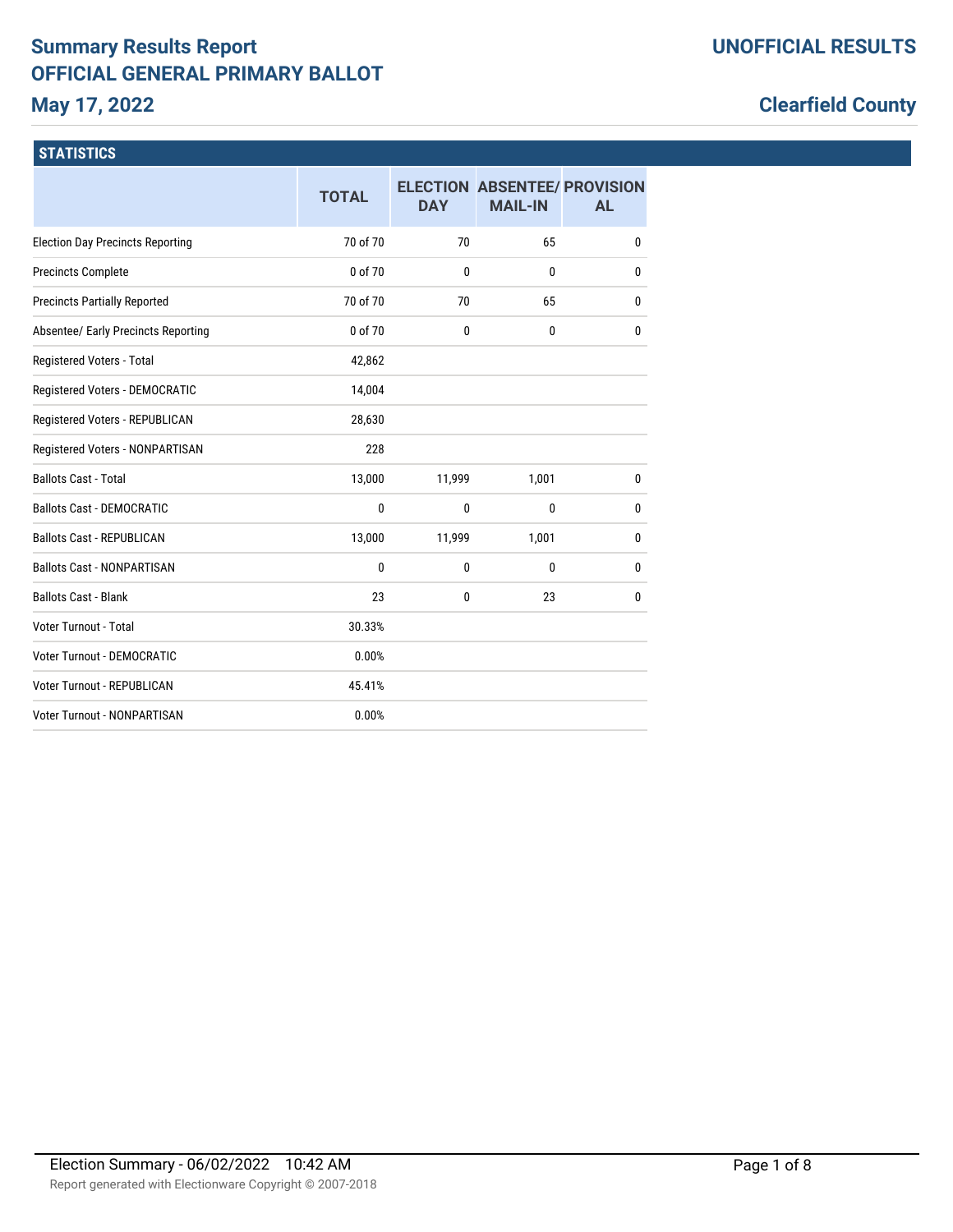#### **DEM UNITED STATES SENATOR**

Vote For 1

|                            | <b>TOTAL</b> | <b>DAY</b>   | <b>ELECTION ABSENTEE/ PROVISION</b><br><b>MAIL-IN</b> | <b>AL</b> |
|----------------------------|--------------|--------------|-------------------------------------------------------|-----------|
| <b>ALEX KHALIL</b>         | $\Omega$     | $\mathbf{0}$ | $\mathbf{0}$                                          | 0         |
| <b>CONOR LAMB</b>          | 0            | $\mathbf{0}$ | $\bf{0}$                                              | 0         |
| <b>MALCOLM KENYATTA</b>    | $\mathbf{0}$ | $\mathbf{0}$ | $\mathbf{0}$                                          | 0         |
| <b>JOHN FETTERMAN</b>      | $\Omega$     | $\Omega$     | $\mathbf{0}$                                          | 0         |
| <b>Write-In Totals</b>     | 0            | $\mathbf{0}$ | $\mathbf{0}$                                          | 0         |
| <b>Total Votes Cast</b>    | $\bf{0}$     | $\bf{0}$     | $\bf{0}$                                              | n         |
| <b>Contest Totals</b>      | $\mathbf{0}$ | $\mathbf{0}$ | $\mathbf{0}$                                          | 0         |
| <b>Precincts Reporting</b> | 0 of 70      |              |                                                       |           |

# **DEM GOVERNOR**

Vote For 1

|                            | <b>TOTAL</b> | <b>DAY</b> | <b>MAIL-IN</b> | <b>ELECTION ABSENTEE/ PROVISION</b><br>AL |
|----------------------------|--------------|------------|----------------|-------------------------------------------|
| JOSH SHAPIRO               | 0            | 0          |                |                                           |
| Write-In Totals            | 0            | 0          |                |                                           |
| <b>Total Votes Cast</b>    | 0            | 0          | 0              |                                           |
| <b>Contest Totals</b>      | 0            | $\Omega$   | $\bf{0}$       | 0                                         |
| <b>Precincts Reporting</b> | 0 of 70      |            |                |                                           |

# **DEM LIEUTENANT GOVERNOR**

|                            | <b>TOTAL</b> | <b>DAY</b>   | <b>MAIL-IN</b> | <b>ELECTION ABSENTEE/ PROVISION</b><br><b>AL</b> |
|----------------------------|--------------|--------------|----------------|--------------------------------------------------|
| <b>AUSTIN DAVIS</b>        | 0            | 0            | 0              |                                                  |
| <b>RAY SOSA</b>            | 0            | $\mathbf{0}$ | 0              | 0                                                |
| <b>BRIAN SIMS</b>          | 0            | $\mathbf 0$  | 0              | 0                                                |
| Write-In Totals            | 0            | $\mathbf{0}$ | $\Omega$       | 0                                                |
| <b>Total Votes Cast</b>    | 0            | $\bf{0}$     | $\mathbf{0}$   |                                                  |
| <b>Contest Totals</b>      | $\mathbf{0}$ | 0            | 0              |                                                  |
| <b>Precincts Reporting</b> | 0 of 70      |              |                |                                                  |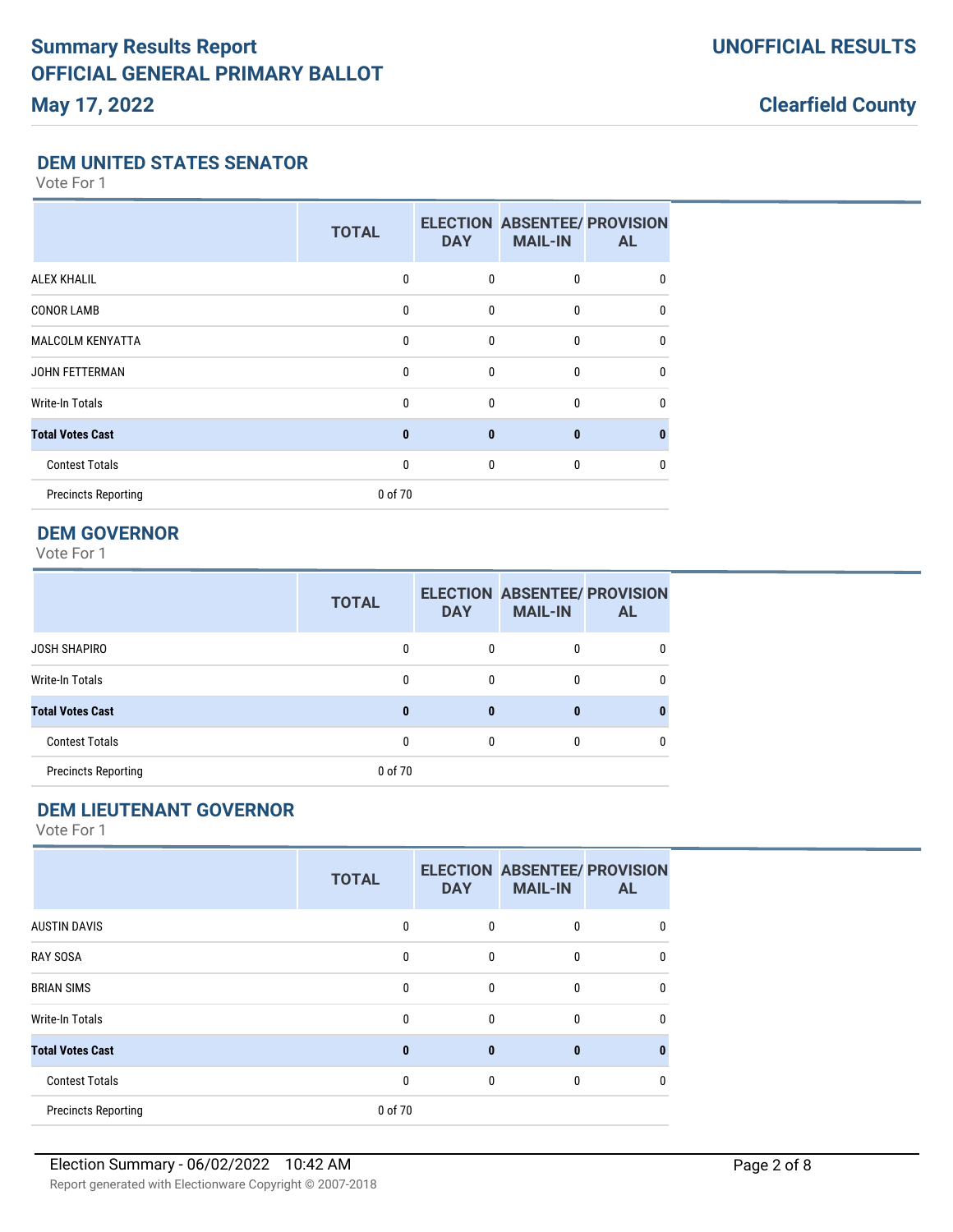**DEM REPRESENTATIVE IN CONGRESS**

Vote For 1

|                            | <b>TOTAL</b> | <b>DAY</b> | <b>ELECTION ABSENTEE/ PROVISION</b><br><b>MAIL-IN</b> | <b>AL</b> |
|----------------------------|--------------|------------|-------------------------------------------------------|-----------|
| Write-In Totals            | 0            | 0          | 0                                                     |           |
| <b>Total Votes Cast</b>    |              | 0          | 0                                                     |           |
| <b>Contest Totals</b>      | 0            | 0          | 0                                                     |           |
| <b>Precincts Reporting</b> | 0 of 70      |            |                                                       |           |

#### **DEM REPRESENTATIVE IN THE GENERAL ASSEMBLY HOUSE 73RD**

Vote For 1

|                            | <b>TOTAL</b> | <b>DAY</b> | <b>ELECTION ABSENTEE/ PROVISION</b><br><b>MAIL-IN</b> | AL. |
|----------------------------|--------------|------------|-------------------------------------------------------|-----|
| Write-In Totals            | 0            | 0          |                                                       |     |
| <b>Total Votes Cast</b>    | 0            |            | 0                                                     |     |
| <b>Contest Totals</b>      |              | 0          | 0                                                     |     |
| <b>Precincts Reporting</b> | 0 of 44      |            |                                                       |     |

#### **DEM REPRESENTATIVE IN THE GENERAL ASSEMBLY HOUSE 75TH**

|                            | <b>TOTAL</b> | <b>DAY</b>   | <b>ELECTION ABSENTEE/ PROVISION</b><br><b>MAIL-IN</b> | <b>AL</b> |
|----------------------------|--------------|--------------|-------------------------------------------------------|-----------|
| Write-In Totals            | 0            | 0            | 0                                                     | 0         |
| <b>Total Votes Cast</b>    | 0            | 0            | 0                                                     | 0         |
| <b>Contest Totals</b>      | 0            | $\mathbf{0}$ | 0                                                     |           |
| <b>Precincts Reporting</b> | 0 of 26      |              |                                                       |           |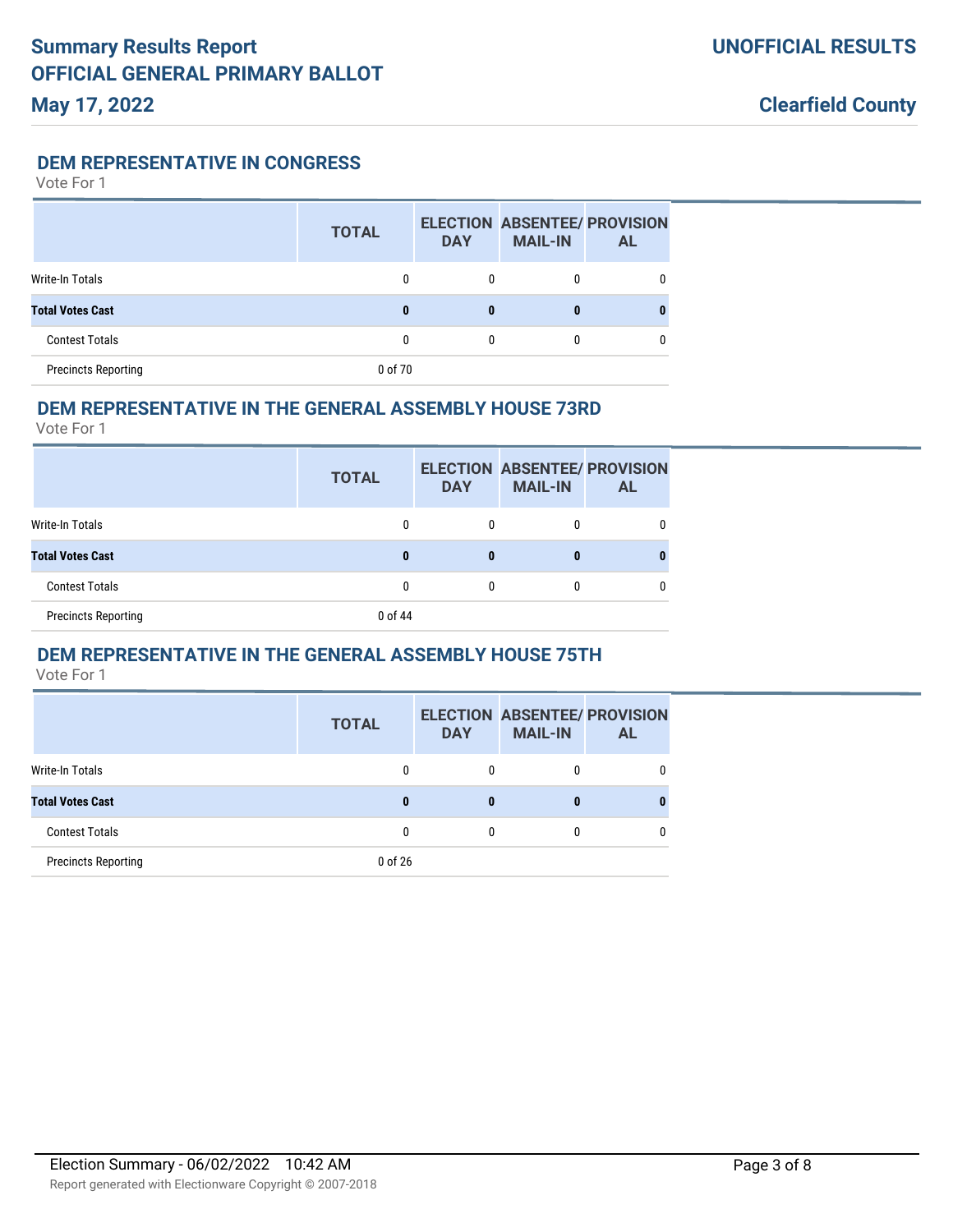#### **DEM MEMBER OF THE DEMOCRATIC STATE COMMITTEE**

Vote For 1

|                            | <b>TOTAL</b> | <b>DAY</b> | <b>ELECTION ABSENTEE/ PROVISION</b><br><b>MAIL-IN</b> | <b>AL</b> |
|----------------------------|--------------|------------|-------------------------------------------------------|-----------|
| CHRISTINA JOY FULTON       | 0            | 0          | 0                                                     | 0         |
| THERON G TERRY NOBLE       | 0            | 0          | 0                                                     | 0         |
| <b>Write-In Totals</b>     | 0            | 0          | 0                                                     | 0         |
| <b>Total Votes Cast</b>    | 0            | 0          | n                                                     | 0         |
| <b>Contest Totals</b>      |              | 0          | 0                                                     | 0         |
| <b>Precincts Reporting</b> | 0 of 70      |            |                                                       |           |

#### **DEM COUNTY COMMITTEE CHAIR**

|                            | <b>TOTAL</b> | <b>DAY</b> | <b>MAIL-IN</b> | <b>ELECTION ABSENTEE/ PROVISION</b><br><b>AL</b> |
|----------------------------|--------------|------------|----------------|--------------------------------------------------|
| <b>ROBERT C TUBBS</b>      |              | 0          |                |                                                  |
| Write-In Totals            |              | 0          | 0              |                                                  |
| <b>Total Votes Cast</b>    | 0            | 0          | 0              |                                                  |
| <b>Contest Totals</b>      |              | 0          | 0              |                                                  |
| <b>Precincts Reporting</b> | 0 of 70      |            |                |                                                  |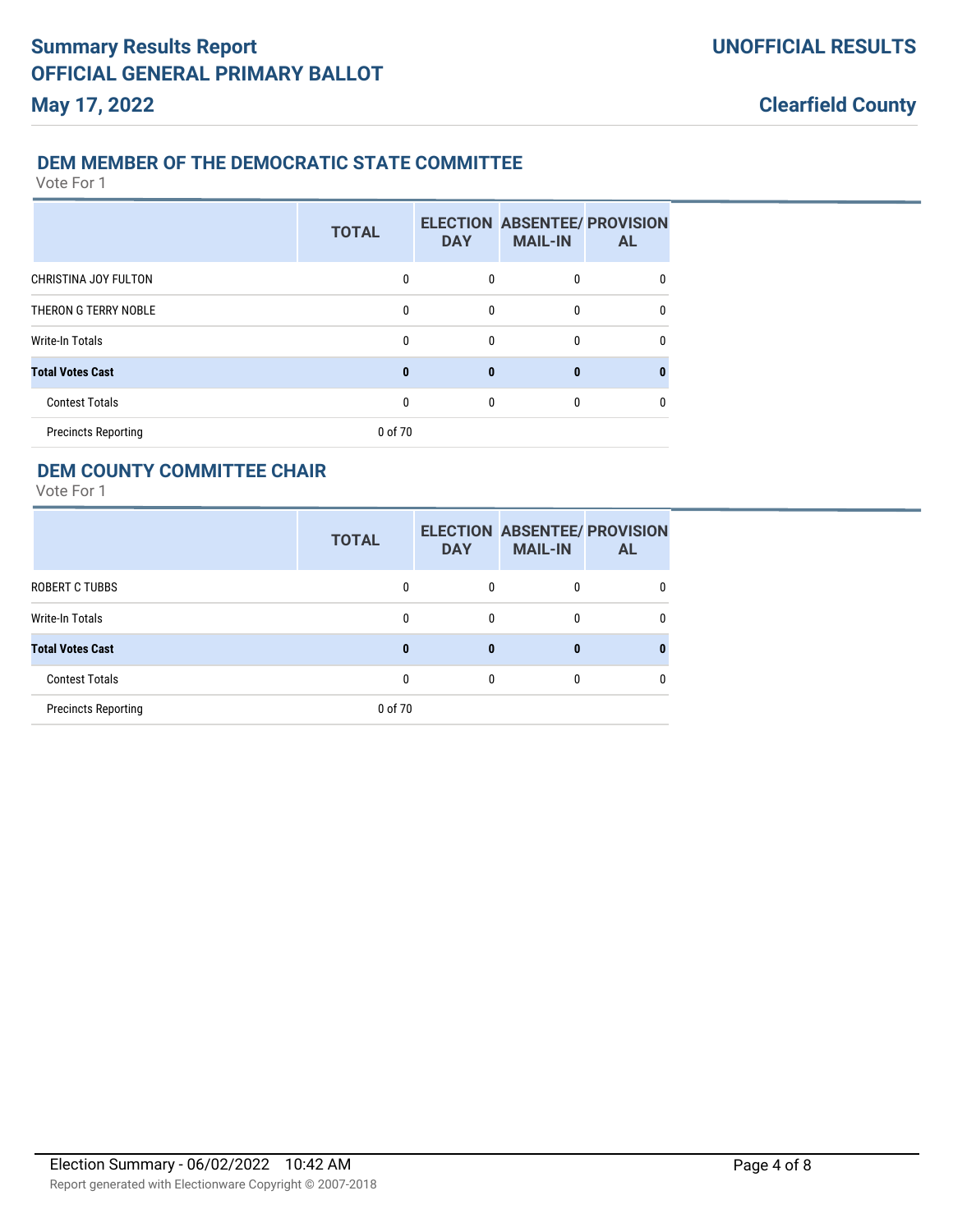#### **REP UNITED STATES SENATOR**

Vote For 1

|                            | <b>TOTAL</b> | <b>DAY</b> | <b>ELECTION ABSENTEE/ PROVISION</b><br><b>MAIL-IN</b> | <b>AL</b>    |
|----------------------------|--------------|------------|-------------------------------------------------------|--------------|
| <b>KATHY BARNETTE</b>      | 2,923        | 2,755      | 168                                                   | $\mathbf{0}$ |
| <b>MEHMET OZ</b>           | 4,120        | 3,855      | 265                                                   | $\mathbf{0}$ |
| <b>GEORGE BOCHETTO</b>     | 73           | 66         | $\overline{7}$                                        | $\mathbf{0}$ |
| <b>JEFF BARTOS</b>         | 727          | 628        | 99                                                    | $\mathbf{0}$ |
| <b>DAVE MCCORMICK</b>      | 3,957        | 3,661      | 296                                                   | $\mathbf{0}$ |
| <b>SEAN GALE</b>           | 99           | 88         | 11                                                    | $\mathbf{0}$ |
| <b>CARLA SANDS</b>         | 862          | 751        | 111                                                   | $\mathbf{0}$ |
| Write-In Totals            | 47           | 30         | 17                                                    | $\mathbf{0}$ |
| <b>Total Votes Cast</b>    | 12,808       | 11,834     | 974                                                   | $\bf{0}$     |
| <b>Contest Totals</b>      | 13,000       | 11,999     | 1,001                                                 | $\mathbf{0}$ |
| <b>Precincts Reporting</b> | 70 of 70     |            |                                                       |              |

## **REP GOVERNOR**

|                            | <b>TOTAL</b> | <b>DAY</b>   | <b>ELECTION ABSENTEE/ PROVISION</b><br><b>MAIL-IN</b> | <b>AL</b> |
|----------------------------|--------------|--------------|-------------------------------------------------------|-----------|
| <b>LOU BARLETTA</b>        | $\mathbf 0$  | $\mathbf{0}$ | 0                                                     | 0         |
| DOUGLAS V MASTRIANO        | $\mathbf 0$  | 0            | 0                                                     | $\Omega$  |
| <b>NCHE ZAMA</b>           | $\mathbf 0$  | $\mathbf 0$  | 0                                                     | $\Omega$  |
| <b>DAVE WHITE</b>          | $\mathbf 0$  | 0            | 0                                                     | $\Omega$  |
| <b>MELISSA HART</b>        | $\mathbf 0$  | $\mathbf 0$  | 0                                                     | 0         |
| <b>BILL MCSWAIN</b>        | $\mathbf 0$  | 0            | 0                                                     | 0         |
| <b>CHARLIE GEROW</b>       | $\mathbf{0}$ | $\mathbf{0}$ | 0                                                     | 0         |
| <b>JOE GALE</b>            | $\mathbf 0$  | $\mathbf{0}$ | 0                                                     | 0         |
| <b>JAKE CORMAN</b>         | $\mathbf{0}$ | $\mathbf{0}$ | 0                                                     | 0         |
| <b>Write-In Totals</b>     | $\mathbf 0$  | 0            | 0                                                     | 0         |
| <b>Total Votes Cast</b>    | $\mathbf{0}$ | $\bf{0}$     | 0                                                     |           |
| <b>Contest Totals</b>      | $\mathbf 0$  | $\mathbf{0}$ | 0                                                     | 0         |
| <b>Precincts Reporting</b> | 0 of 70      |              |                                                       |           |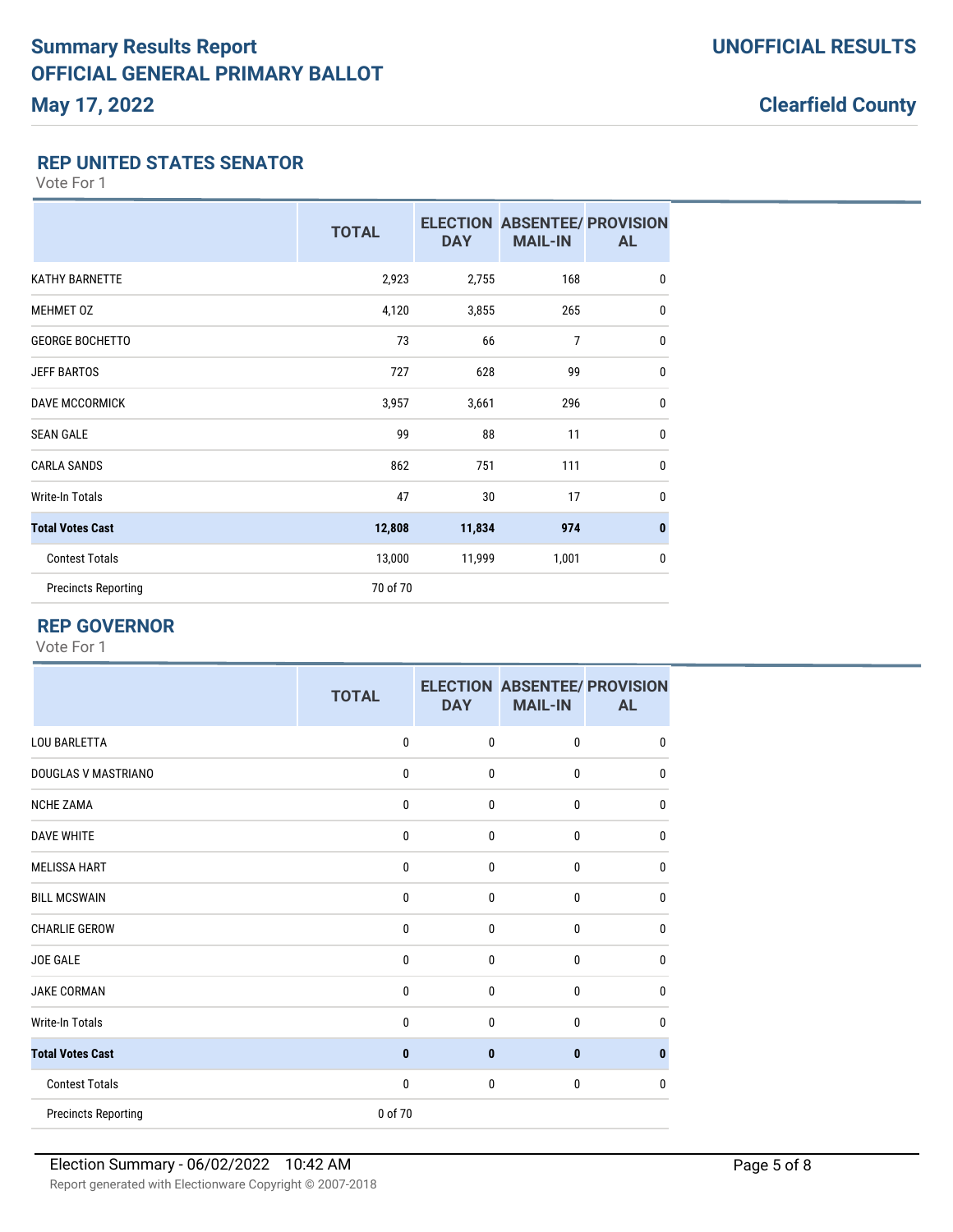#### **REP LIEUTENANT GOVERNOR**

Vote For 1

|                              | <b>TOTAL</b> | <b>DAY</b>   | <b>ELECTION ABSENTEE/ PROVISION</b><br><b>MAIL-IN</b> | <b>AL</b>    |
|------------------------------|--------------|--------------|-------------------------------------------------------|--------------|
| <b>CLARICE SCHILLINGER</b>   | 0            | $\mathbf 0$  | $\mathbf 0$                                           | $\mathbf{0}$ |
| <b>JAMES EARL JONES</b>      | 0            | 0            | $\mathbf 0$                                           | 0            |
| <b>RICK SACCONE</b>          | 0            | $\mathbf{0}$ | $\mathbf 0$                                           | $\mathbf{0}$ |
| <b>JOHN BROWN</b>            | 0            | $\mathbf 0$  | $\mathbf 0$                                           | $\mathbf{0}$ |
| <b>CHRIS FRYE</b>            | 0            | $\mathbf{0}$ | $\mathbf{0}$                                          | $\mathbf{0}$ |
| <b>JEFF COLEMAN</b>          | 0            | $\mathbf{0}$ | $\mathbf{0}$                                          | $\mathbf{0}$ |
| <b>RUSS DIAMOND</b>          | 0            | $\mathbf 0$  | $\mathbf 0$                                           | $\mathbf{0}$ |
| <b>CARRIE LEWIS DELROSSO</b> | 0            | $\mathbf 0$  | $\mathbf 0$                                           | $\mathbf{0}$ |
| <b>TEDDY DANIELS</b>         | 0            | $\mathbf{0}$ | $\mathbf{0}$                                          | $\mathbf{0}$ |
| <b>Write-In Totals</b>       | 0            | $\mathbf{0}$ | $\bf{0}$                                              | $\mathbf{0}$ |
| <b>Total Votes Cast</b>      | $\bf{0}$     | $\mathbf{0}$ | $\mathbf{0}$                                          | $\bf{0}$     |
| <b>Contest Totals</b>        | 0            | $\mathbf 0$  | $\mathbf 0$                                           | $\mathbf{0}$ |
| <b>Precincts Reporting</b>   | 0 of 70      |              |                                                       |              |

# **REP REPRESENTATIVE IN CONGRESS**

|                            | <b>TOTAL</b> | <b>DAY</b> | <b>ELECTION ABSENTEE/ PROVISION</b><br><b>MAIL-IN</b> | <b>AL</b> |
|----------------------------|--------------|------------|-------------------------------------------------------|-----------|
| <b>GLENN GT THOMPSON</b>   | 0            | 0          | $\mathbf{0}$                                          | 0         |
| Write-In Totals            | 0            | $\Omega$   | 0                                                     | 0         |
| <b>Total Votes Cast</b>    | 0            | 0          | 0                                                     |           |
| <b>Contest Totals</b>      | ŋ            | $\Omega$   | $\mathbf{0}$                                          | 0         |
| <b>Precincts Reporting</b> | 0 of 70      |            |                                                       |           |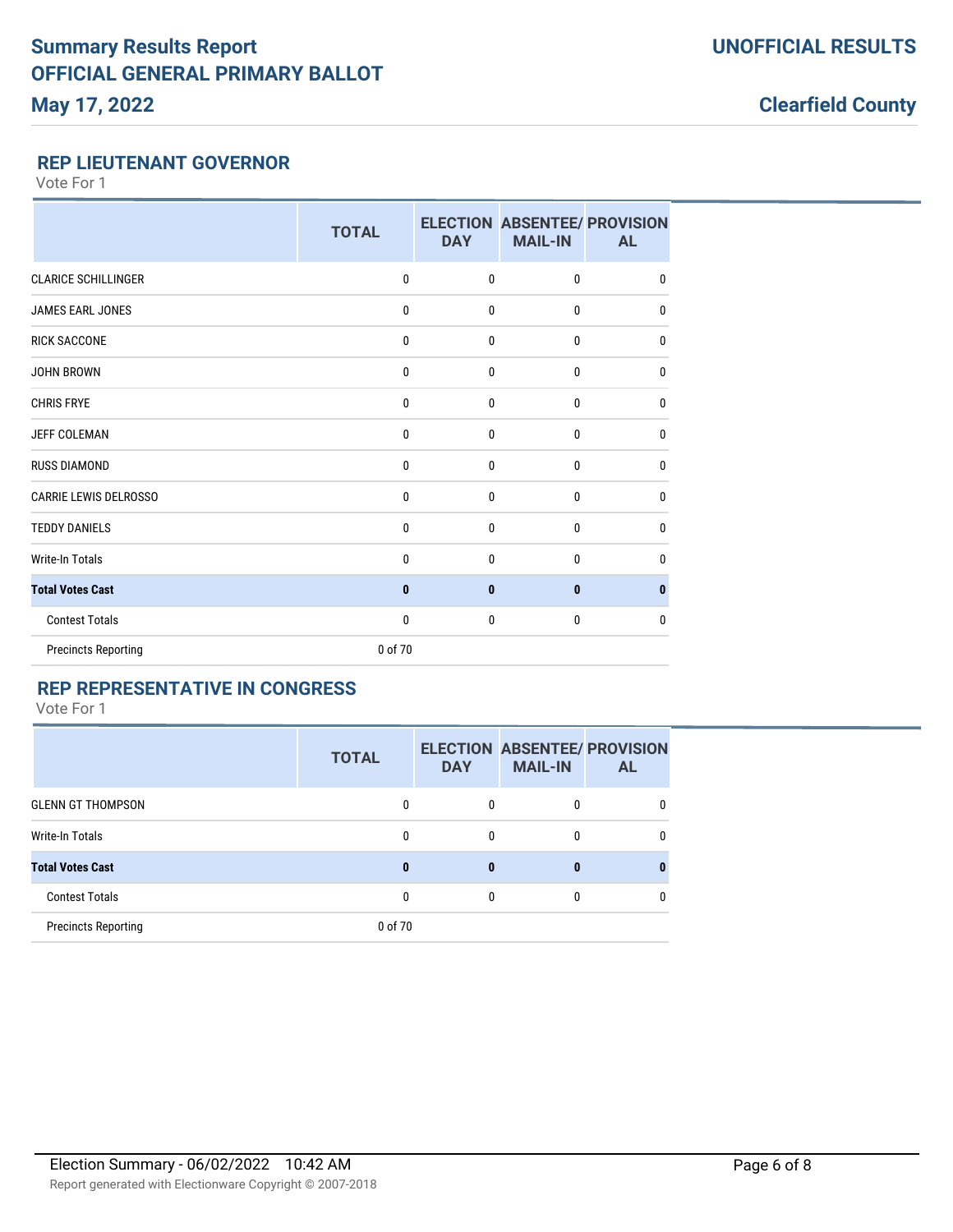#### **REP REPRESENTATIVE IN THE GENERAL ASSEMBLY HOUSE 73RD**

Vote For 1

|                            | <b>TOTAL</b> | <b>DAY</b>   | <b>ELECTION ABSENTEE/ PROVISION</b><br><b>MAIL-IN</b> | <b>AL</b>    |
|----------------------------|--------------|--------------|-------------------------------------------------------|--------------|
| <b>DEREK A WALKER</b>      | 0            | 0            | 0                                                     | 0            |
| JOHN A SOBEL               | 0            | $\mathbf{0}$ | 0                                                     | 0            |
| <b>DALLAS KEPHART</b>      | 0            | 0            | 0                                                     | $\mathbf{0}$ |
| <b>Write-In Totals</b>     | 0            | 0            | 0                                                     | 0            |
| <b>Total Votes Cast</b>    | $\bf{0}$     | $\bf{0}$     | $\bf{0}$                                              | 0            |
| <b>Contest Totals</b>      | 0            | $\mathbf 0$  | 0                                                     | 0            |
| <b>Precincts Reporting</b> | 0 of 44      |              |                                                       |              |

# **REP REPRESENTATIVE IN THE GENERAL ASSEMBLY HOUSE 75TH**

Vote For 1

|                            | <b>TOTAL</b> | <b>DAY</b> | <b>ELECTION ABSENTEE/ PROVISION</b><br><b>MAIL-IN</b> | <b>AL</b> |
|----------------------------|--------------|------------|-------------------------------------------------------|-----------|
| MIKE ARMANINI              | 0            | 0          | 0                                                     |           |
| Write-In Totals            | 0            | $\Omega$   | 0                                                     |           |
| <b>Total Votes Cast</b>    | n            | $\bf{0}$   | 0                                                     |           |
| <b>Contest Totals</b>      | 0            |            | 0                                                     |           |
| <b>Precincts Reporting</b> | 0 of 26      |            |                                                       |           |

#### **REP MEMBER OF THE REPUBLICAN STATE COMMITTEE**

|                            | <b>TOTAL</b> | <b>DAY</b> | <b>MAIL-IN</b> | <b>ELECTION ABSENTEE/ PROVISION</b><br><b>AL</b> |
|----------------------------|--------------|------------|----------------|--------------------------------------------------|
| Write-In Totals            |              | 0          | 0              |                                                  |
| <b>Total Votes Cast</b>    | 0            | 0          | 0              | 0                                                |
| <b>Contest Totals</b>      | 0            | 0          | 0              |                                                  |
| <b>Precincts Reporting</b> | 0 of 70      |            |                |                                                  |